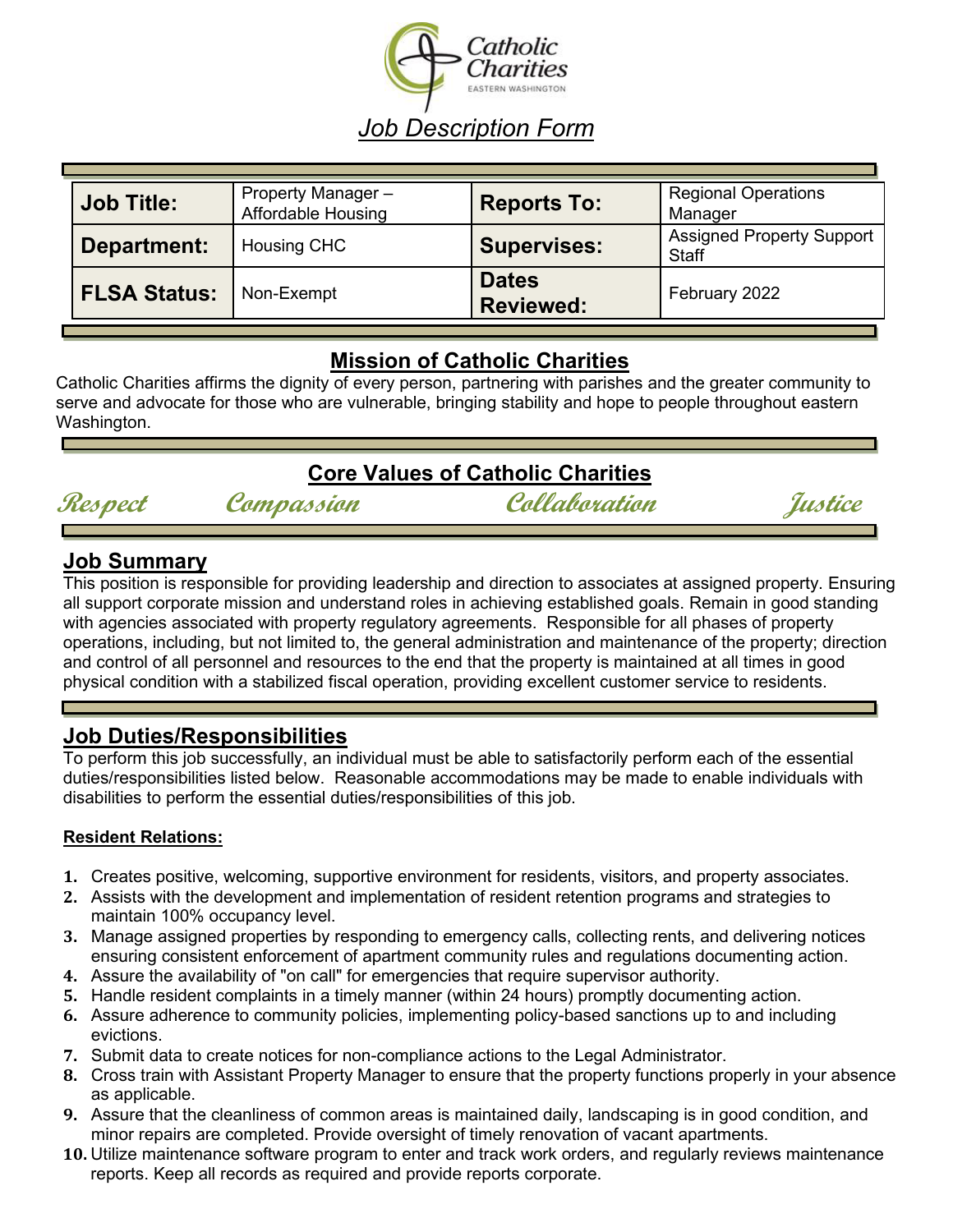**11.** Monitors and documents security events, maintenance issues and problematic visitor and resident behavior.

### **Staff Relations:**

- **1.** Establishes and maintains regular daily office hours, ensuring adequate coverage.
- **2.** Evaluate associates' performance, including the completion of annual performance reviews.
- **3.** Supervise and be responsible for work performed by all staff members under your direction.
- **4.** Maintain positive communication daily with Service staff on resident issues to assure seamless, comprehensive, wrap-around services, as well as seeking opportunities to integrate skills sets with Case Management/Activities Coordinator, if applicable.
- **5.** Support Maintenance Staff with training, supervision, and tools to carry out responsibilities in a competent, professional manner.
- **6.** Conducts health and safety quality control inspections to detect possible violations of housing quality standards and workplace safety/security hazards.

#### **Property Program Duties:**

- **1.** Screens, reviews, and approves all applications for submission to corporate.
- **2.** Responsible for delivery of recertification notices to tenants in accordance with Program specific requirements.
- **3.** Follow up on annual re-certifications/renewals after notifications have been sent.
- **4.** Schedule and perform certification appointments with applicants and residents.
- **5.** Inspects apartments for move-in condition annual inspections and(pre-inspection), turnover status.
- **6.** Prepare move-in files for new residents.
- **7.** Assist Affordable Team in the resolution of discrepancies from certification corrections, and documentation of the resolution in accordance with program requirements.
- **8.** Assist with the preparations for the annual audits and inspections.
- **9.** Assure compliance with regulatory requirements, including Fair Housing guidelines, recordkeeping, reporting and audits. Report accidents and emergency situations to the Regional Operations Manager immediately and prepare Incident reports.
- **10.** Ensure that all maintenance requests are handled in a timely manner and that residents are notified if parts must be ordered, causing a delay. Enforce weekly follow-up of such requests.
- **11.** Work with Regional Maintenance Manager in negotiations with outside vendors in such diverse areas as construction, HVAC, plumbing, roofs, landscaping, floor covering, electrical appliances, elevators, gates, etc.

#### **Additional Duties:**

- **1.** Make daily bank deposits and maintain petty cash fund monthly.
- **2.** Review all bills and invoices for payment after matching with approvals.
- **3.** Provide input and support in the preparation of the annual operating budget working with Regional Operations Manager to maintain budgetary guidelines.
- **4.** Keep all records as required and provide reports including budget versus actual to Regional Operations Manager on agreed upon basis.
- **5.** Perform monthly property inspections with the Regional Managers to assure that vacant units are filled, and the property is kept up to professional standards.
- **6.** Represent Catholic Housing Communities during professional trade events to promote company awareness and excellence while furthering personal network and education.
- **7.** Uses appropriate administrative, fiscal, physical, and technical safeguards to ensure the confidentiality, integrity, and security of CCEW client protected health information (PHI), per regulations outlined in the Health Insurance Portability and Accountability Act of 1996 (HIPAA).
- **8.** Will regularly utilize all forms of communication (email, text, phone, etc.) and database practices necessary for this position and as directed by supervisor.
- **9.** As a mandated reporter, follows all procedures outlined in agency policies and procedures to report to the proper agency when there is suspicion and/or confirmation that a child or adult has been a victim of abuse or neglect.
- **10.** Performs other relevant duties as assigned by Regional Operations Manager.
- **11.** Adheres to the tenets of Catholic Social Teaching and Catholic Doctrine.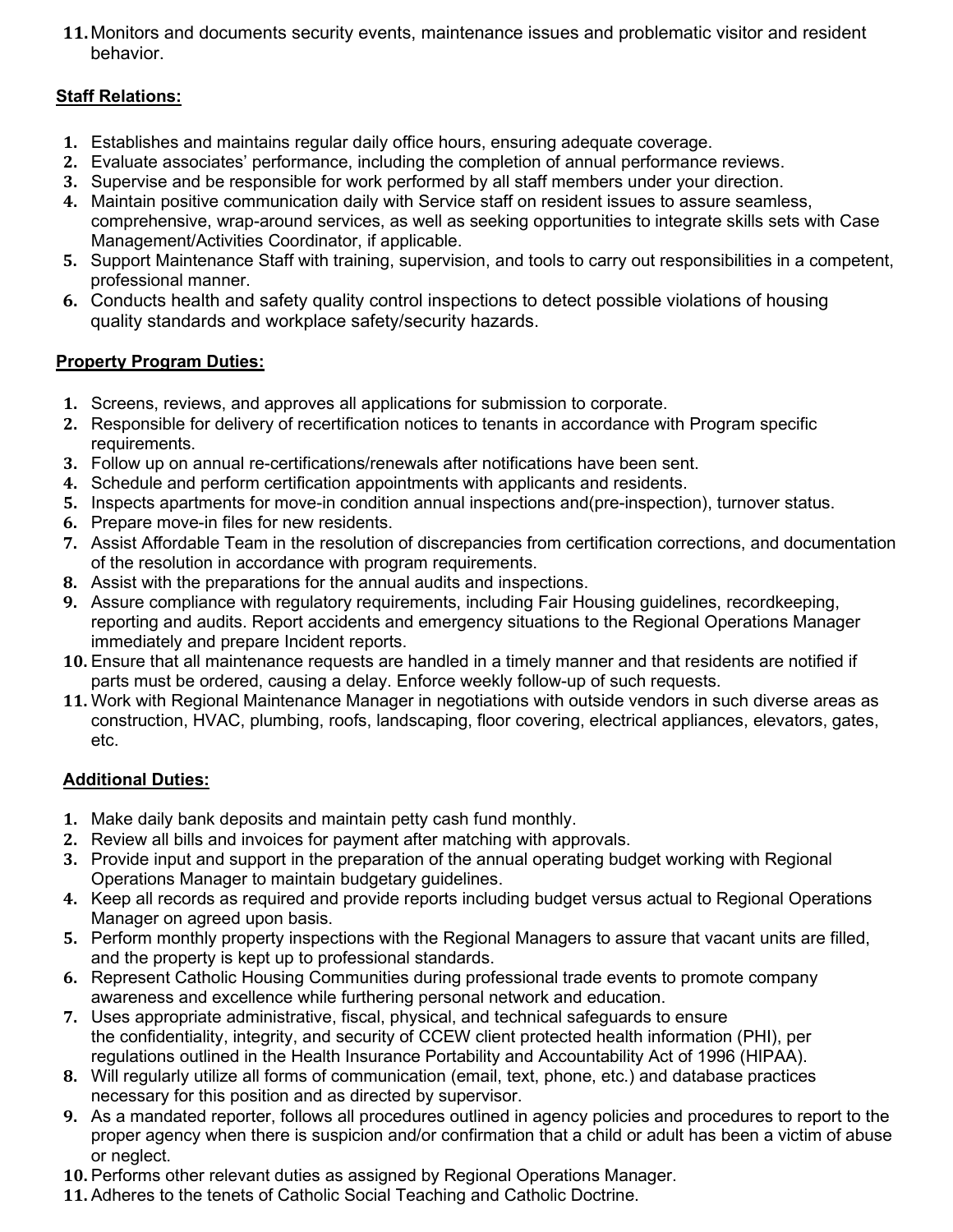**12.** Perform as a team member to assure that productivity outcome measures are achieved.

**13.** Perform related functions necessary to support the mission and core values of Catholic Charities.

# **Job Qualifications**

To perform this job successfully, an individual must meet the minimum qualifications listed below. These qualifications are representative of the knowledge, skill and/or ability required to perform this job.

*Education/Experience:*Two years' property management experience with two or more years' experience in multi-family property management, including direct supervision of others and direct client services. Experience with the homeless population and affordable housing, HUD, USDA/RD & LIHTC preferred.

*Certificates/Licenses:* To perform this job successfully, an individual must acquire a LIHTC/HUD/USDA RD certification within 1 year of hire (employer paid) applicable to property. A valid Driver's License and ability to drive for work use. Successfully pass background check applicable to position.

**Physical Abilities:** To perform this job successfully, an individual must be able to:

- *Regularly* sit, stand, climb, walk, hear/listen, talk
- *Frequently* lift up to 20 pounds, pull/push, carry, grasp, reach, stoop, kneel
- *Occasionally* crawl
- Clearly see 20+ feet, with or without corrective lenses, ability to focus
- Proof of COVID-19 vaccination upon hire

*Mental & Other Skills/Abilities:* To perform this job successfully, an individual must have the:

- *Adaptability*: ability to adapt to changes, delays, or unexpected events in the work environment; ability to manage competing demands and prioritize tasks; ability to change approach or method to best fit the situation.
- *Analytical Ability*: ability to maintain focus for extended periods of time; ability to complete research projects with resourcefulness and persistence; ability to synthesize complex or diverse information; ability to use intuition and experience to complement existing data.
- *Attendance:* ability to consistently arrive and be able to work as scheduled. May be scheduled flexible work hours as needed to complete job expectations.
- *Computer/Technical Ability:* working knowledge of: Word Processing software, Spreadsheet software, Internet software. Familiar with property management software programs.
- *Dependability*: ability to follow instructions, both in written and verbal format; ability to respond to management direction; ability to complete tasks on time or notify the appropriate person with an alternate plan when necessary.
- *Interpersonal Skills:* ability to maintain satisfactory relationships with others, excellent customer service skills and a good overall understanding of appropriate human relations. Awareness of and sensitivity to the service population's culture and socioeconomic characteristics.
- *Judgment:* ability to make prudent and timely decisions; ability to exhibit sound and accurate judgment; ability to explain reasoning for decisions.
- *Language Ability:* ability to read, analyze, and interpret general business periodicals, professional journals, technical procedures, or governmental regulations; ability to write reports, business correspondence, and procedure manuals; ability to effectively present information and respond to questions from groups of managers, clients, customers, and the public.
- *Mathematical Ability:* ability to add, subtract, multiply, and divide in all units of measure, using whole numbers, common fractions, and decimals; ability to compute rate, ratio, and percent and to draw and interpret bar graphs.
- *Motor Coordination:* the ability to coordinate eyes, hands, fingers, and feet accurately and handle precise movements.
- *Problem Solving Ability*: ability to identify and/or prevent problems before they occur; ability to formulate alternative solutions to problems when necessary; ability to transfer learning from past experiences to new experiences of similar nature.
- *Quality Management*: ability to complete duties, on time and with absolute precision, at least 95% of the time; ability to edit the accuracy and thoroughness of one's work as well as the work of others; ability to constructively apply feedback to improve performance, ability to generate ideas to improve and promote quality in work.